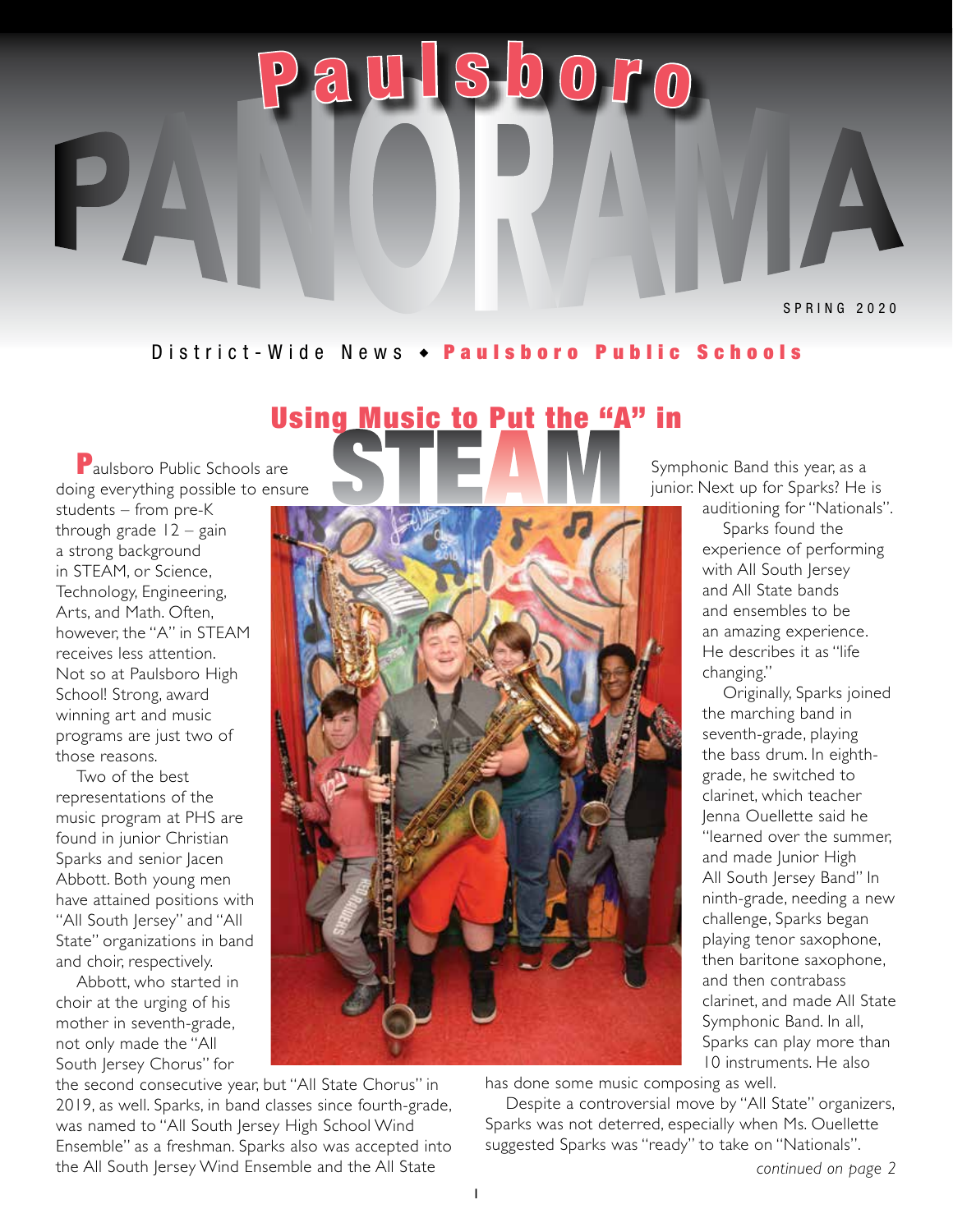

## Sparks is Using Music to Put the "A" in

looking forward

to the video audition – all submissions must be in by May 1st. Ms. Ouellette said there must be a timer or a

clock in the video to prove there has been no editing of the pieces Sparks will play. The officials give him a solo that he must learn, and he gets to select a piece to play himself.

"I get excited by music," said Sparks. "It is challenging, but fun. I get excited when I know the class in the next period is band. I never have a bad time in band!"

Choir Director Aaron Krasting who, incidentally, taught Abbott's mother in his first year at PHS some 24 years ago, said he introduces the concept of auditioning for the All State and All South Jersey choruses to students

*continued from page 1*

"I wanted something that would separate me out." It certainly did, as he was vying with 100 basses

for just 20 spots in the All State Mixed Chorus. Abbott credits Mr. Krasting, his family, choir members and PHS with supporting him. "Everyone pushed me," said Abbott.

The All State Mixed Chorus performed in November 2019, in Atlantic City, at the New Jersey Education Association's annual convention. Abbott and the group had three, three-hour rehearsals each day over three days. "It was a one-of-a-kind feeling, a great feeling," exclaimed Abbott, in describing singing with the choir. He said it was a unique experience and that the other students "were all so loving and caring to each other. Everyone was a friend. It was a great environment."

Both Abbott and Sparks believe they "found" themselves in music. Both young men would like to attend college and study music.

who "are ready for a new challenge." Abbott clearly was up for that challenge!

Abbott said the "All State" experience was the best experience of his life. "I am always looked at as an athlete," explained Abbott, who plays Red Raider football and baseball.



# Dancing to Benefit

#### *the Pegasus Education Foundation*



The students of Paulsboro Public Schools will benefit when Paulsboro Refining Company's Kristi Moore dons her dancing shoes for "Dancing with the Gloucester County Stars!" Moore has selected the Pegasus Education Foundation (PEF) as the beneficiary of her "Dancing" fundraising efforts. Paulsboro Refining Company,

where Moore is a Community Relations Specialist, partnered with PEF when it first was established. Moore explained that the concept of incorporating STEAM education (Science, Technology, Engineering, the Arts, and Mathematics) into the existing curriculum in the

Paulsboro Public Schools (Pre-K-12) will benefit students as they prepare for future employment.



Moore said she hopes that through Dancing

with the Gloucester County Stars, "I am able to share the mission and vision of the PEF with a broader audience." But Moore also has set a lofty fundraising goal for herself - \$100,000!

If you would like to help Moore reach her fundraising goal, contact a member of the PEF or call Moore at 856-224-4354. "I encourage anyone who is interested in learning more about PEF to visit the website at [www.paulsboroeducationfoundation.org](http://www.paulsboroeducationfoundation.org) and to click the video link," said Moore.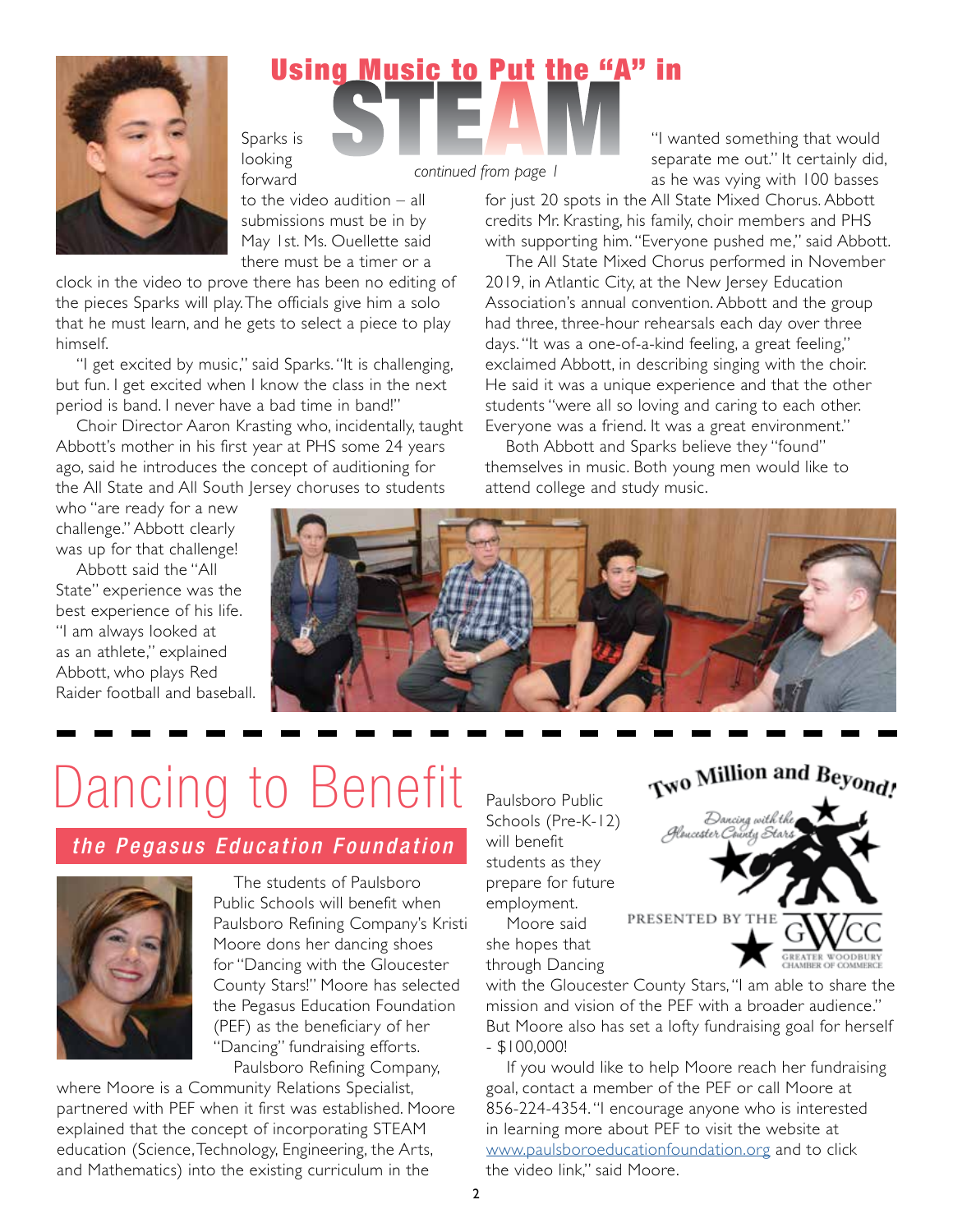

## STUDENT FINDS WAY TO Bring SAT PREP to PHS

When PHS junior Jynise Williams took the SAT last October, she was nervous. Williams didn't know what to expect, although she did know it was good to take the SAT multiple times. In

talking to others, she realized many of the students were nervous and felt unprepared. She also realized that some were seniors taking it for the first time.

"A lot of the seniors there did not understand the importance of taking the SAT more than once," said Williams.

Encouraged by her mother and aunts, Williams looked for practice tests on the College Board [website](https://collegereadiness.collegeboard.org/sat-subject-tests). The College Board owns, develops, and publishes the SAT each year, which is then administered by the Educational Testing Service.

The practice tests on the site gave Williams more confidence for retaking the SAT. She said taking the practice tests provided more awareness of time limits, for

example, and the various sections included. It also gave her an idea, and she began asking how the school could help better prepare students for the SAT.

Williams is the student representative to the Paulsboro Board of Education. In that role, she learned about the mini-grants funded by the Pegasus Education Foundation (PEF). With encouragement from Interim Superintendent Dr. Quint, Williams became the first student to write a grant for the PEF and have it approved.

Williams said several of her peers don't have computers or internet access at home, so having a class together at school with online access and practice tests could significantly improve SAT scores. "Having an actual class with a teacher and being surrounded by other students is important," said Williams. "It is good to know you are not the only one who feels unprepared. Having that collaboration with a teacher and other students is so important."

At its February meeting, the BOE approved the SAT prep class. Soon, students taking the SAT will be better prepared and more confident in the process.

# AP Calculus **"Granting" Access to**

Although more than 20 students enroll in Pre-Calculus at PHS, typically just two or three continue on to AP Calculus. Interim Superintendent Dr. Walter Quint speculates seniors – usually the ones taking the AP course – are concerned about negatively impacting their class rank. A recent grant from the Pegasus Education Foundation is alleviating some of those concerns.



*continued on page 6*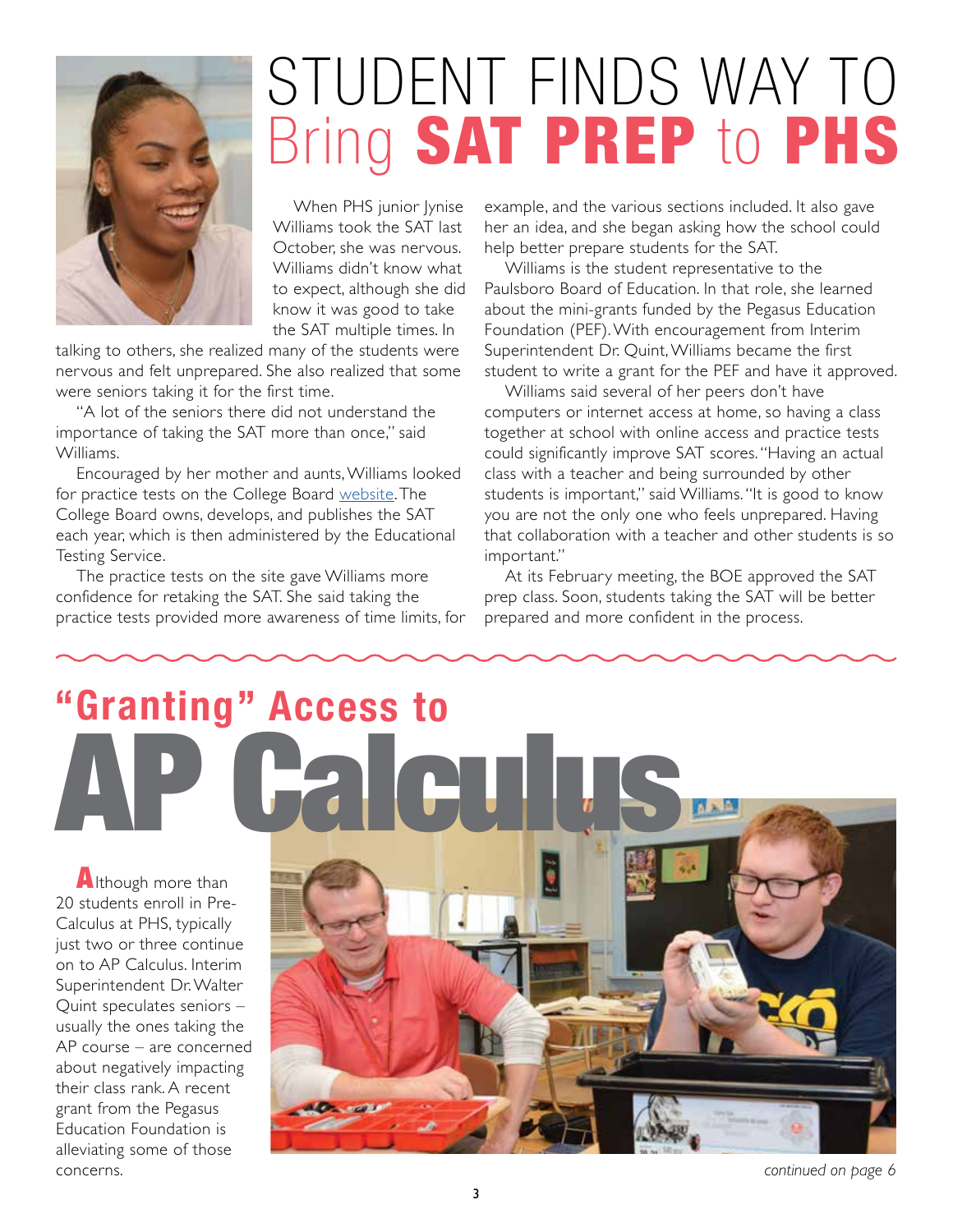

*News from the Gibbstown and Paulsboro Community Advisory Panel (GAPCAP)*

#### Safety and Security Measures for Paulsboro Public Schools



Ensuring the safety and security of children is critical to every school, school district, and community.

Loudenslager Elementary School Principal Matthew Browne recently provided an overview of such measures at the Paulsboro Public Schools (PPS) for the February GAPCAP meeting. In addition to his role as principal, Browne also serves as the school district's certified School Safety Specialist, a relatively new position mandated by the state. He has been working with Interim Superintendent Dr. Walter Quint for several years to update and maintain PPS' emergency procedures.

In addition to sharing an overview of the school safety and security measures with community members, the presentation to the GAPCAP also provided Browne the opportunity to familiarize attendees with the new procedures for entering the district's school buildings. He revealed that the district put these changes in as part of its "target hardening" efforts, that work to ensure only those with a legitimate purpose are on school property. Visitors to any of the PPS properties must have an appointment and be able to show photo identification. More details about the policy are available on the PPS website homepage, under Security and Safety.

Browne explained that as School Safety Specialist he had to complete the state's School Safety Specialist Academy and 10 professional development hours each year in the subject. School Safety Specialists are

designated by the district superintendent, must be an administrator in the district, and successfully apply to the state for the certification.

The School Safety Specialist:

- Supervises school security procedures and personnel.
- Ensures safety and security policies are compliant with state laws.
- Serves as district liaison with local law enforcement.
- Provides safety training and resources to district staff.

There are 10 components included in the district's overall plan covering everything from master schedules, staff rosters, and district and school crisis team members to communication procedures, chain of command, and evacuation and reunification plans, among others.

Of course, many of the components of the plan directly involve staff and students in mandatory drills. In addition to standard, fire and school security drills, others include lockdown, active shooter, bomb threat, non-fire evacuation, shelter-in-place, reverse evacuation, evacuation to a relocation site, and testing of site notification and the communications system drills.

According to Browne, the district's Emergency Management Manual is updated and certified each year by the district's superintendent. He said staff must be trained yearly on the procedures, and any new staff must be trained within his/her first 60 days of employment.

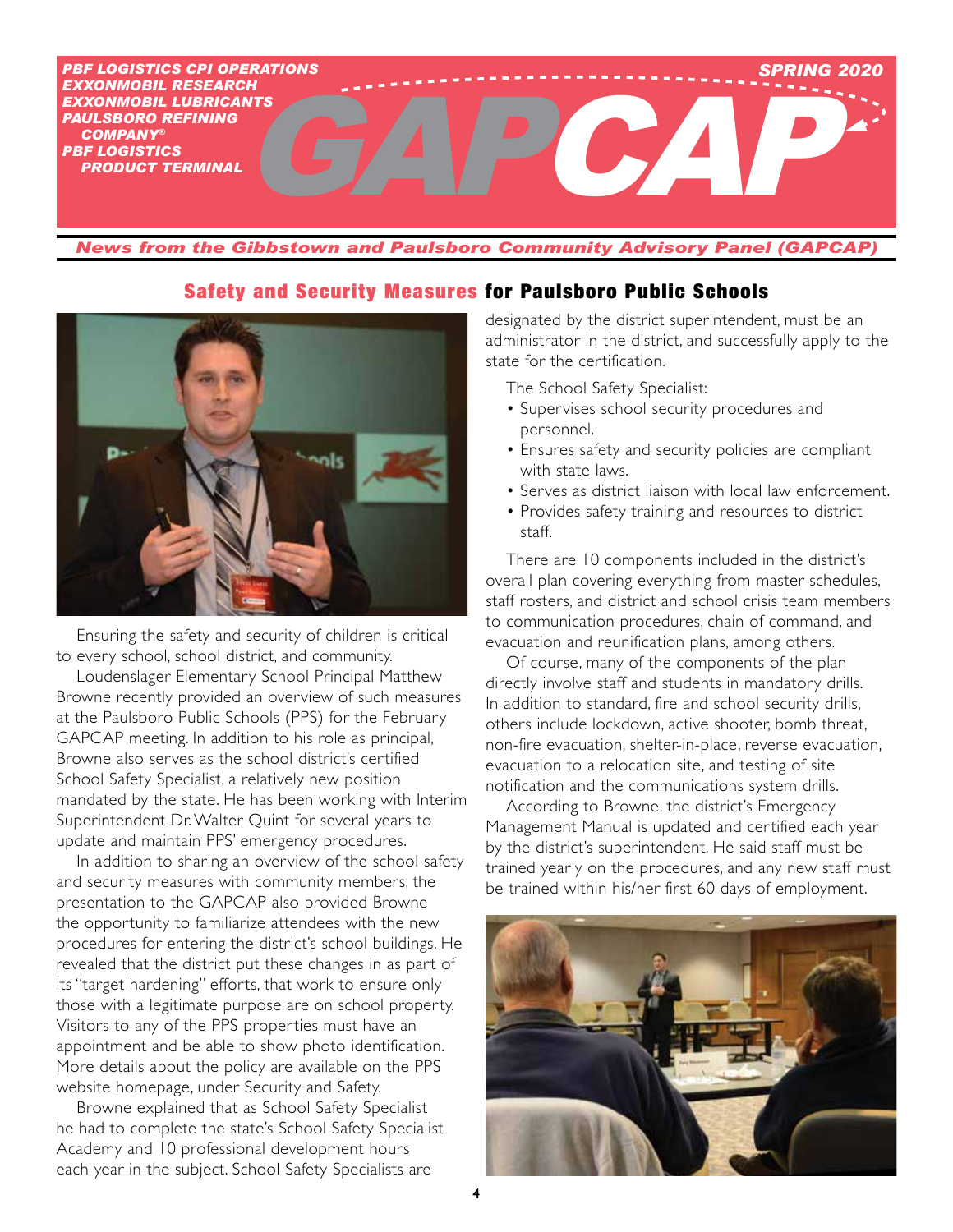

#### GAPCAP **Company Representative Profile:**

#### **Evan R. O'Brien, ExxonMobil, Paulsboro Lubricants Plant**

- Joined ExxonMobil in 2007 as a project engineer.
- Currently is Manager with responsibility for safety, security, health, and environment, and ensures regulatory compliance.
- Married to wife Amanda for five years, and proud parent of girls Rowan, aged 3 and Isla, aged 1.

What are the benefits of participating on the GAPCAP as an industry representative?

GAPCAP provides a forum for local residents, peers in industry, and community leaders to have constructive dialogue with one another. We are able to communicate new developments and also find out about events happening in the community.

#### GAPCAP **Community Member Profile:**

#### **Dr. Jennifer Foley-Hindman**

- Joined the GAPCAP in 2015.
- Is serving her fifth year as Superintendent/Principal for the Greenwich Township School District.
- Graduated from Kingsway Regional High School, earned a bachelor's degree from the College of New Jersey, and a master's and doctoral degrees from Rowan University.
- Been with her husband Steve, an elementary school principal, since their first date more than 30 years ago.

#### What are your thoughts on serving on the GAPCAP?

Being a part of the GAPCAP is informative and interesting. I enjoy the presentations and the welcoming atmosphere of the group. As a school district representative, I also appreciate the support of the GAPCAP through its charitable work and the essay contest.



#### Community Information Line *Magnets Available*

Paulsboro Refining Company places a high priority on answering questions and concerns from its local communities. The company wanted to be certain everyone knows the 24-hour number:

#### Community Information Line 856-224-6177

To help you remember, Community information Line magnets are available at Weiss True Value in Paulsboro, Hometown Deli in Paulsboro, as well as the Borough of Paulsboro and Greenwich Township Municipal Buildings.

If you are interested in receiving a Community Information Line magnet, please visit one of these locations or call 856-224-4354 to speak with Kristi Moore, Community Relations Specialist at the Paulsboro Refining Company.